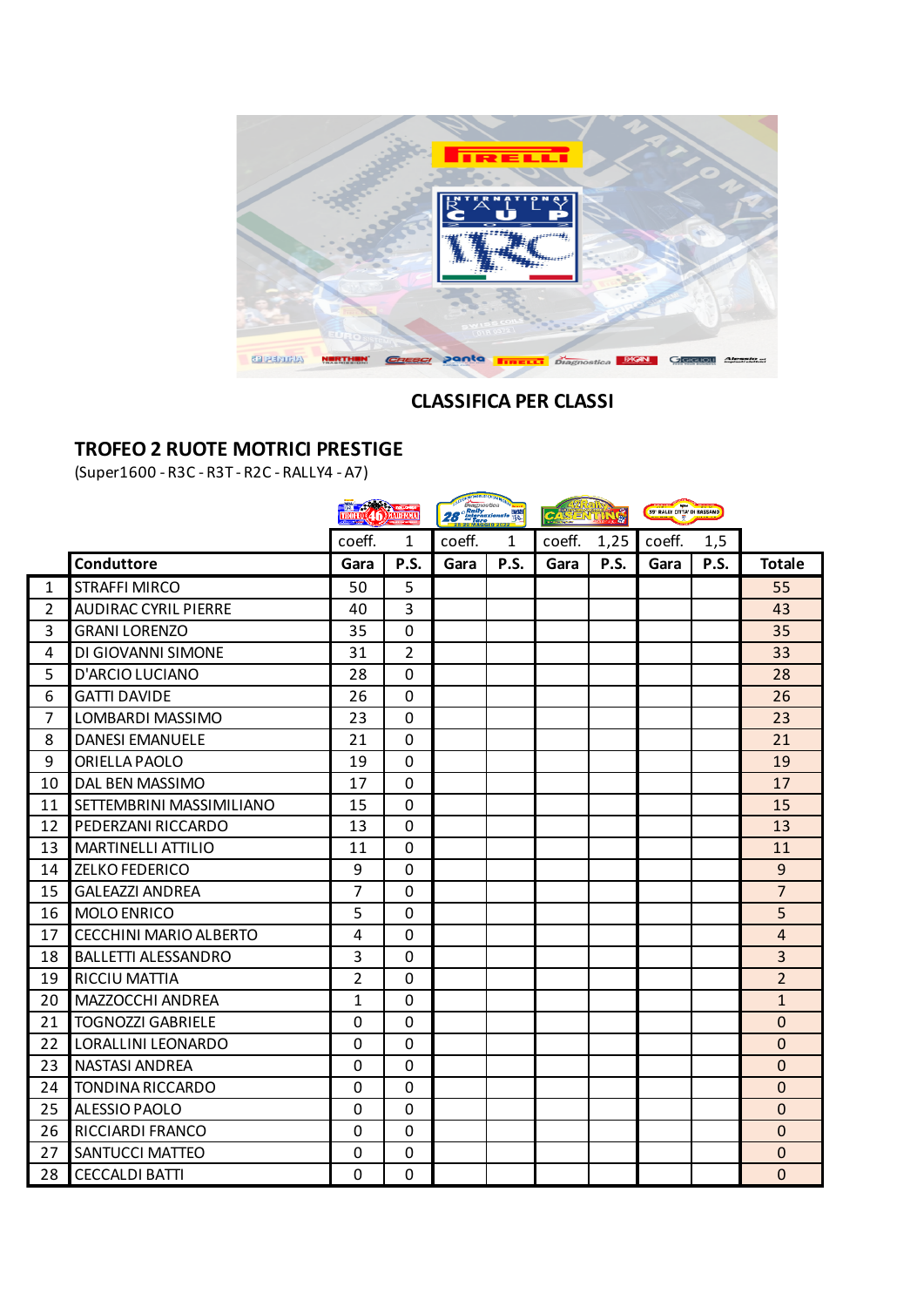# **R2B (ASPIRATO)**

|              |                             | <b>The Company's</b> |                | <b>STATISTICALS IN THE STATISTICS</b><br><i>Po Bally</i><br><b>28</b> <i>Stally</i><br><i>28 <i>S Internationals</i><br/> <i>Ally</i><br/> <i>Ally</i><br/> <i>Ally</i><br/> <i>Ally</i><br/> <i>Ally</i></i> |      | Đ<br><b>CANON CANON</b> |      | 39 RALLY CITY DI BASSANO |      |                |
|--------------|-----------------------------|----------------------|----------------|---------------------------------------------------------------------------------------------------------------------------------------------------------------------------------------------------------------|------|-------------------------|------|--------------------------|------|----------------|
|              |                             | coeff.               | 1              | coeff.                                                                                                                                                                                                        | 1    | coeff.                  | 1,25 | coeff.                   | 1,5  |                |
|              | Conduttore                  | Gara                 | P.S.           | Gara                                                                                                                                                                                                          | P.S. | Gara                    | P.S. | Gara                     | P.S. | <b>Totale</b>  |
| $\mathbf{1}$ | <b>SILVESTRI DANIELE</b>    | 50                   | 5              |                                                                                                                                                                                                               |      |                         |      |                          |      | 55             |
| 2            | DI PIETRO GABRIEL           | 40                   | 3              |                                                                                                                                                                                                               |      |                         |      |                          |      | 43             |
| 3            | <b>FRATTALEMI GIUSEPPE</b>  | 35                   | $\overline{0}$ |                                                                                                                                                                                                               |      |                         |      |                          |      | 35             |
| 4            | <b>CIANFANELLI NICHOLAS</b> | 31                   | 0              |                                                                                                                                                                                                               |      |                         |      |                          |      | 31             |
| 5            | <b>CARRARA MIRKO</b>        | 28                   | 0              |                                                                                                                                                                                                               |      |                         |      |                          |      | 28             |
| 6            | <b>CRUDO ERIK</b>           | 26                   | 0              |                                                                                                                                                                                                               |      |                         |      |                          |      | 26             |
| 7            | <b>CASAGRANDE DANIELE</b>   | 23                   | 0              |                                                                                                                                                                                                               |      |                         |      |                          |      | 23             |
| 8            | <b>LEONARDI MARCO</b>       | 21                   | 0              |                                                                                                                                                                                                               |      |                         |      |                          |      | 21             |
| 9            | <b>GUALANDI ALAN</b>        | 19                   | 0              |                                                                                                                                                                                                               |      |                         |      |                          |      | 19             |
| 10           | LUSSO ALESSANDRO            | 17                   | 0              |                                                                                                                                                                                                               |      |                         |      |                          |      | 17             |
| 11           | <b>TOMASSINI DANILO</b>     | 15                   | 0              |                                                                                                                                                                                                               |      |                         |      |                          |      | 15             |
| 12           | <b>TOSINI GUIDO</b>         | 13                   | 0              |                                                                                                                                                                                                               |      |                         |      |                          |      | 13             |
| 13           | <b>BORMOLINI MICHELE</b>    | 11                   | 0              |                                                                                                                                                                                                               |      |                         |      |                          |      | 11             |
| 14           | COCINO IVO                  | 9                    | 0              |                                                                                                                                                                                                               |      |                         |      |                          |      | 9              |
| 15           | <b>BEGHE' ANDREA</b>        | 7                    | $\overline{2}$ |                                                                                                                                                                                                               |      |                         |      |                          |      | 9              |
| 16           | <b>DISERO' LUCA</b>         | 5                    | 0              |                                                                                                                                                                                                               |      |                         |      |                          |      | 5              |
| 17           | COPPEDE' EMILIO             | 4                    | 0              |                                                                                                                                                                                                               |      |                         |      |                          |      | $\overline{4}$ |
| 18           | LA FERLA ALESSANDRO         | $\mathbf{0}$         | 0              |                                                                                                                                                                                                               |      |                         |      |                          |      | $\Omega$       |
| 19           | <b>BRANCHE ALBERTO</b>      | $\mathbf{0}$         | 0              |                                                                                                                                                                                                               |      |                         |      |                          |      | $\mathbf 0$    |
| 20           | <b>TADDEI ANDREA</b>        | 0                    | 0              |                                                                                                                                                                                                               |      |                         |      |                          |      | $\Omega$       |

# **TROFEO 2 RUOTE MOTRICI SPORT**

(A6 / K10 - N3 - RALLY5 - N2 / R1 - RACING START)

|                |                          |        |             | <b>INGLES DATES SAVE</b><br><b>Diagnostica</b><br>28 Internazionale Water |      | CASE<br><b>CHANGER SHOP</b> |      | 39' RALLY CITTA' DI BASSAND |      |               |
|----------------|--------------------------|--------|-------------|---------------------------------------------------------------------------|------|-----------------------------|------|-----------------------------|------|---------------|
|                |                          | coeff. | coeff.<br>1 |                                                                           | 1    | coeff.                      | 1,25 | coeff.                      | 1,5  |               |
|                | Conduttore               | Gara   | P.S.        | Gara                                                                      | P.S. | Gara                        | P.S. | Gara                        | P.S. | <b>Totale</b> |
| $\mathbf{1}$   | <b>BUCCINO CHRISTIAN</b> | 113    | 0           |                                                                           |      |                             |      |                             |      | 113           |
| $\overline{2}$ | <b>FREDENUCCI KEVIN</b>  | 100    | 0           |                                                                           |      |                             |      |                             |      | 100           |
| 3              | <b>SCARSO DAVIDE</b>     | 100    | 0           |                                                                           |      |                             |      |                             |      | 100           |
| 4              | <b>OPPICI FABIO</b>      | 90     | 0           |                                                                           |      |                             |      |                             |      | 90            |
| 5              | ANGILLETTA NICOLA        | 80     | 0           |                                                                           |      |                             |      |                             |      | 80            |
| 6              | FERRARINI STEFANO        | 80     | 0           |                                                                           |      |                             |      |                             |      | 80            |
| $\overline{7}$ | <b>BREGLIA FABIO</b>     | 78,8   | 0           |                                                                           |      |                             |      |                             |      | 78,8          |
| 8              | <b>BERTOLI LUCA</b>      | 70     | 0           |                                                                           |      |                             |      |                             |      | 70            |
| 9              | PATETTA SERGIO           | 0      | 0           |                                                                           |      |                             |      |                             |      | $\mathbf{0}$  |
| 10             | <b>QUATRINI WILLIAM</b>  | 0      | 0           |                                                                           |      |                             |      |                             |      | $\mathbf 0$   |
| 11             | PASQUALI DAVIDE          | 0      | 0           |                                                                           |      |                             |      |                             |      | $\mathbf{0}$  |
| 12             | VIGNA DAVIDE             | 0      | 0           |                                                                           |      |                             |      |                             |      | $\mathbf 0$   |
| 13             | <b>FICHI MATTEO</b>      | 0      | 0           |                                                                           |      |                             |      |                             |      | $\Omega$      |